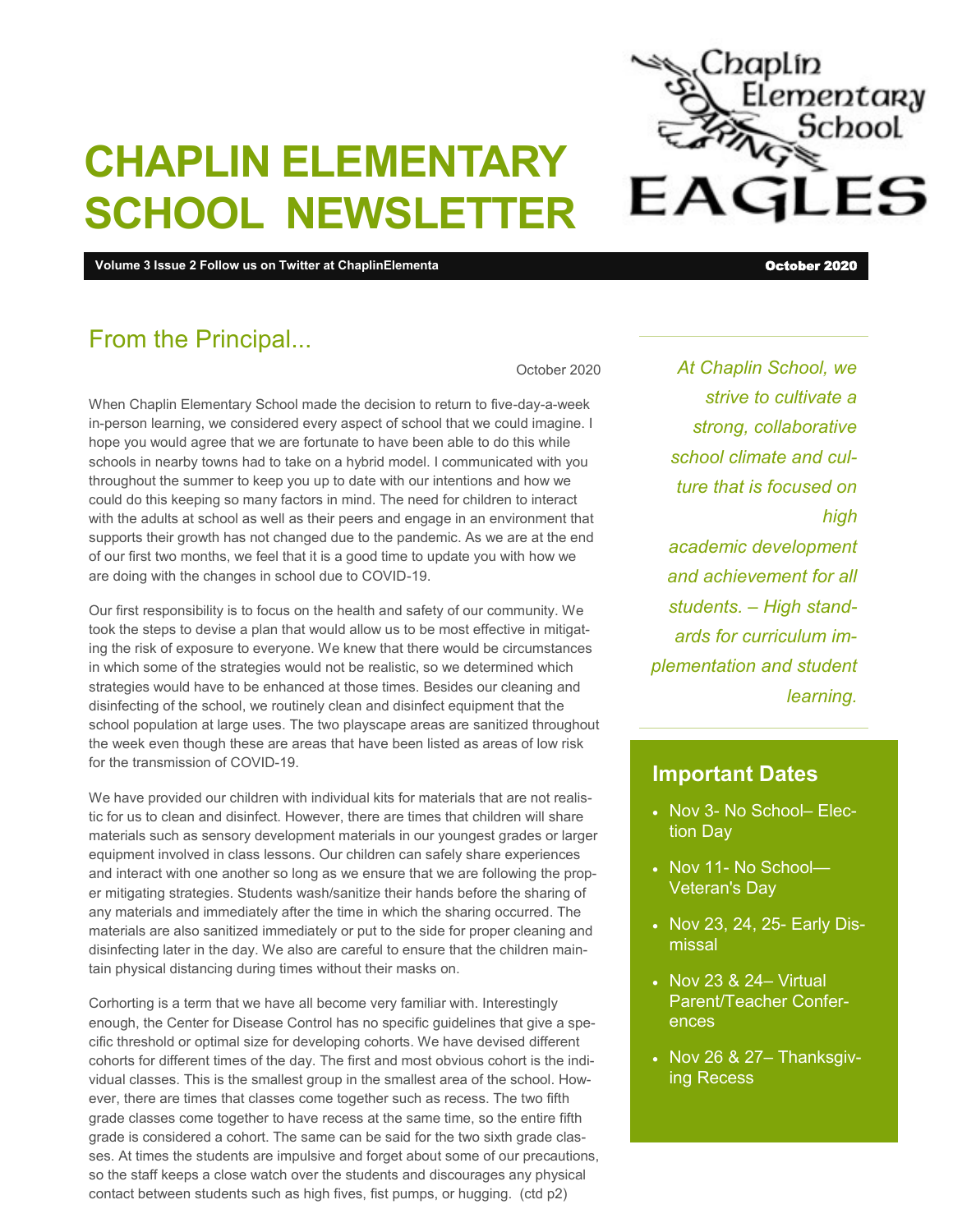#### Ctd from p1

We have one recess wave that consists of the first, second, and third grade classes. We know that direct person-to-person spread of the virus through respiratory droplets is the most likely route of transmission, so the adults on duty give gentle reminders to the children to space themselves appropriately while still giving attention to the children's need to play and interact in cooperative play and sharing. Our desire is to balance the needs with the steps necessary to keep everyone safe and healthy. This has caused us to be mindful of the flexibilities we put into practice. We originally thought that we would keep every class separated at recess, but based on the changing guidance from the Public Health Department, the CDC, the Office of Early Childhood, and the CT State Department of Education, we have found that some of the earliest guidance is changing. The three grades have become another cohort in the event of necessary contact tracing. Although the three grades are at recess together and the different grades mix for play, the children are spread across the soccer field, the playscape, the courts, and the grass area near the school building.

In a recent video from the CSDE, it was stated that, "cohorting does not require all children to remain six feet apart or be separated by barriers at all times." This has allowed the teachers to consider how they work with small groups or have students work collaboratively which varies by grade level. We will continue to do our part to use the appropriate strategies for the environment and situation, but knowing that the kids can be near one another for short periods of time relieves some of the daily stress experienced by the staff.

Maintaining a positive learning community through adversity has brought about a different framework for moving our students forward as they deserve the same education that students before the pandemic received. Our thinking will continue to evolve as we continue to learn more about the virus as well as make observations that open opportunities for dialogue in order for us to move together.

K Chavez

## **Conferences**

Report cards will be coming home soon, so I want to take some time to explain the report card. If you visit the school website (chaplinschool.org) and open the links under Students & Parents, you will find a link to Report Cards & Benchmarks. Once here, you will find a folder for each grade. The Benchmark/Rubric sheets give a description of what constitutes the different scores reported. Some of the clusters show different benchmarks for the different trimesters, and some show the end of the year expectations.

Because the benchmarks change from one trimester to the next, student grades will often change; they may score a 3 in the first trimester and then a 2 in the second. This is because the benchmark for the next trimester is more rigorous. You will find Reading, Writing, and Listening & Speaking on the ELA Benchmarks. If a trimester is missing, that indicates that this contains skills and concepts that have not been introduced or are not expected to be worked on enough to assess the student's level of understanding for that time in the year.

The scores that are reported are based on a number of factors that include, but not limited to, growth on daily class assignments, school-based curricular assessments that are either part of a program the school uses or teacher made assessments, and observations made during class discussions.

The recipients for the Perseverance Spirit Sticks in October are: Pre-K– Antonella & Charlotte ; K– Jackson & Hinton; G1– Vanessa, Isaiah, & Camden ; G2– Dara, Zachary, & Amelia; G3– ; G4– Trent;G5– Shaeli & KyLeah ; G6– Maximus, Hallie-Grace, Julie, Ethan, Jaina

We are so proud of you for persevering when the situation calls for that extra effort!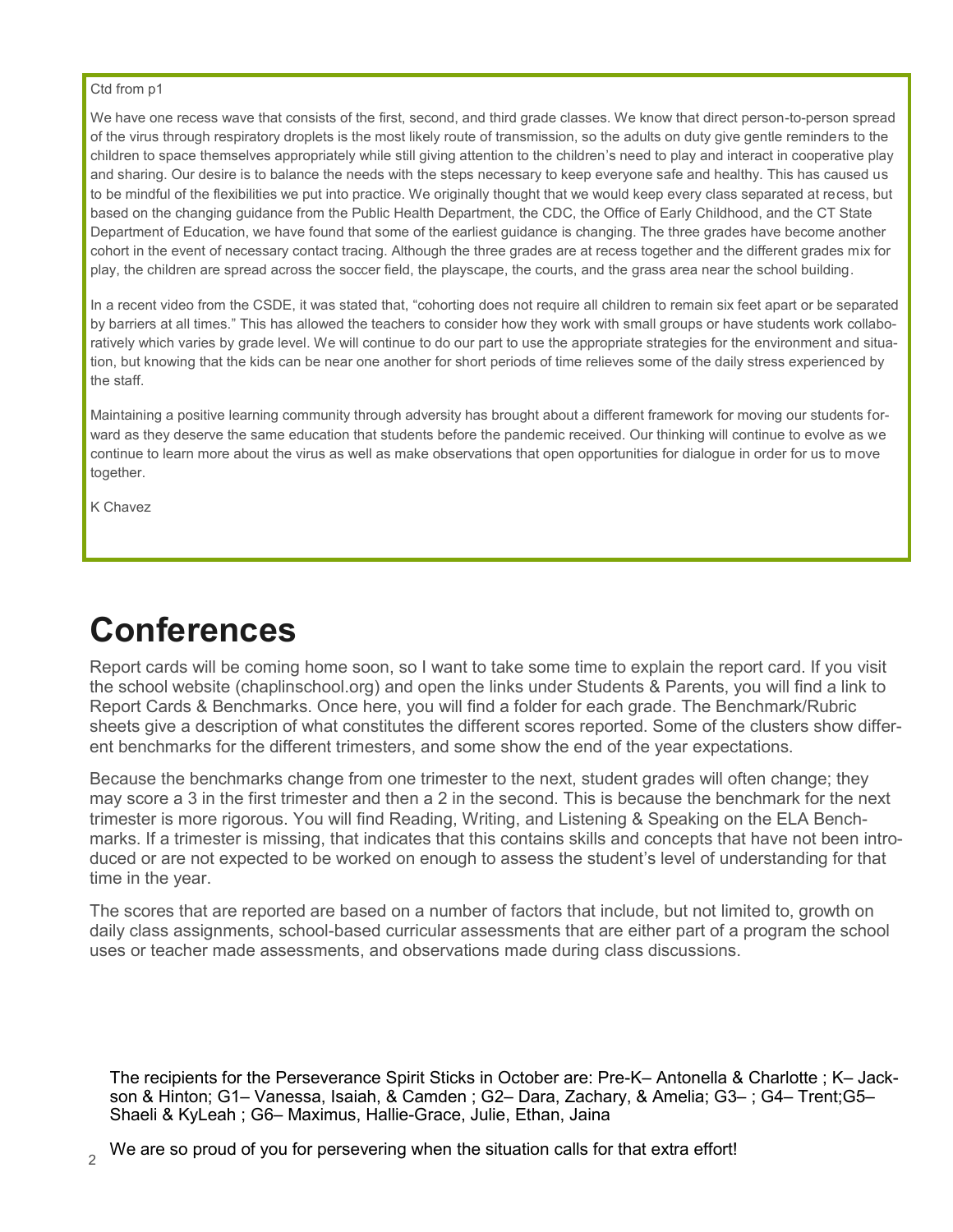## **Social/Emotional Learning**

**Social and emotional health and growth have always been a focus area for schools. However, this year, the well-being of the students has been amplified due to the current status of the community, the state, the nation, and the world. The underlying concepts is to build strategies in our children that they can choose from depending on the situation.**

**Our goal is to build relationships with and among our students in order for them to feel a sense of belonging, empathy, self-awareness, self-regulation, and social awareness. All of this should continue to build on itself year after year in order for our students to feel understood and understand others. We desire for our students to understand their own feelings, so they understand their emotions. We want the students to gain and use social skills in order to build an understanding of how to interact with others. In the end, it comes down to the big idea of how to choose and make wise decisions that will affect their future.**

**The teachers are involved in a year-long professional development process to gain a better understanding of how to incorporate much of this into the regular school day. Teachers are already building their repertoire of strategies. I have seen so many positive acts from everyone as the students practice mindfulness yoga and other stress relieving rituals. Some of our students are using journaling with their teachers to gain an understanding of themselves and their behaviors.** 

**People change people! Keeping this thought at the forefront of our minds, we know that if we emphasize positive experiences every day, we can counterbalance the difficulties that children experience or perceive throughout their day. Our motto of "Take care of yourself; Take care of each other; Take care of or school has an amplified importance today. We pledge to take care of the children as well as one another.**

## **Questions**

One of the best strategies that we can use in school for students to draft their thinking and make revisions to these thoughts is class dialogue. Dialog is best defined as a free exchange of ideas among three or more people.

We are working to improve our questions and questioning techniques in the classrooms. You may remember being in a class where the teacher asked a question and threw a beach ball to a student to respond. The teacher accepted the answer as right or wrong and then moved on to a different question or student. These days are gone. I would prefer to think of dialog as a volleyball game where the ball moves back and forth among the players without a set pattern.

The teachers are giving careful consideration to the questions they ask. Rather than firing off a long series of questions with short, correct/incorrect answers, our questions need to be those that foster careful consideration– questions that use facts and proof in order to create a original thought rather than a response regurgitated from a book or a previous class lesson.

Such questions call students to use better listening skills as they question one another about their thinking– not about their answer. When students question one another, students have to reflect on their thinking process and find places that need revision or rewording in order to help others understand.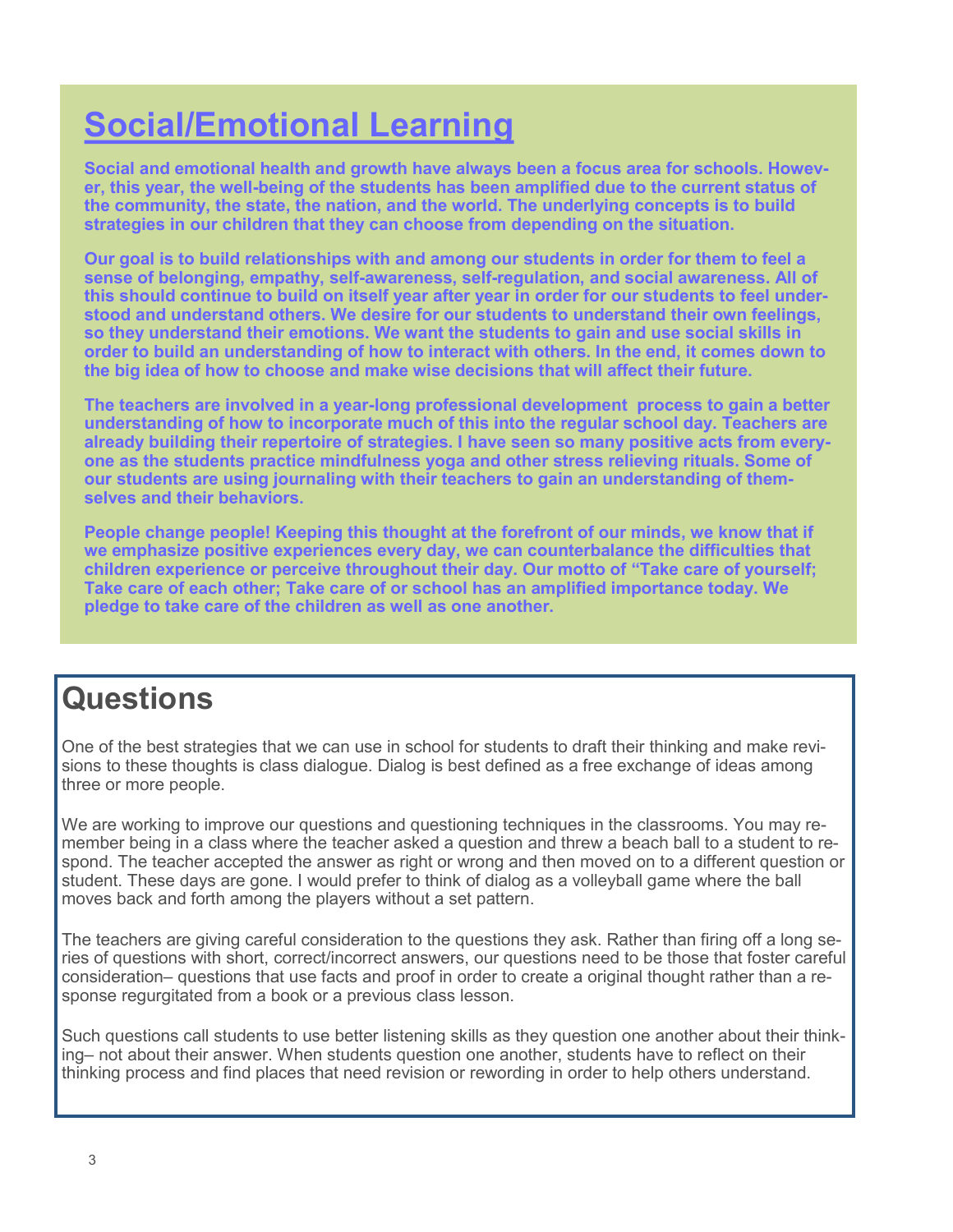

## *Notes from the Nurse October 2020*

*8 Steps for a Healthy School Year!*

- *Start off with a healthy breakfast. A good breakfast provides energy and will help keep you alert and attentive in class. Free breakfast and lunch is being offered this year to all students.*
- *Drink plenty of water. Water is the best fluid to stay hydrated without the added sugar found in some juice and soft drinks. Remember to pack a refillable water bottle every day!*
- *Keep washing your hands! Good hand hygiene is even more important this year and can help keep us healthy.*
- *Wear your face mask properly. Face masks should fit snugly over the nose and mouth. Cloth face masks should be washed daily. Have back-up masks on hand.*
- *Pack a healthy snack every day. Try to cut back on sugar and salty snacks, they can harm your teeth and leave you feeling tired and weak.*
- *Get at least 30 minutes of exercise every day, at recess and at home. Exercise helps our bodies to be strong, flexible, and resilient.*
- *Get plenty of sleep. Turn off the TV and video games at least one hour prior to bedtime. Take time to relax, take a bath or shower, brush your teeth, and pack up for the morning.*
- *Talk to your child's doctor about getting a flu vaccine. This is especially important this year because we don't know yet if being sick with COVID-19 at the same time as the flu will result in more severe illness. A yearly flu vaccine is a requirement for Pre-K, please provide documentation to the school.*

*Please continue to screen students each morning for [signs of illness.](https://www.cdc.gov/coronavirus/2019-ncov/if-you-are-sick/steps-when-sick.html) If your child has a temperature of 100.4 degrees or higher, they should not go to school. Make sure your child does not have a cough or other signs of illness, like a sore throat, severe headache, diarrhea, vomiting, or body aches. If your child has had close contact to a COVID-19 case, they should not go to school. Contact your child's health care provider. Please refer to the parent screening tool that is on the Chaplin School website from Eastern Highlands Health District for reference: [https://chaplinschool.org/covid-19](https://chaplinschool.org/covid-19-parent-daily-checklist/) [parent-daily-checklist/](https://chaplinschool.org/covid-19-parent-daily-checklist/)* 

*Let's all do our best to keep ourselves and each other healthy!*

*Betsy Woodward RN* 

*Chaplin Elementary School Nurse*